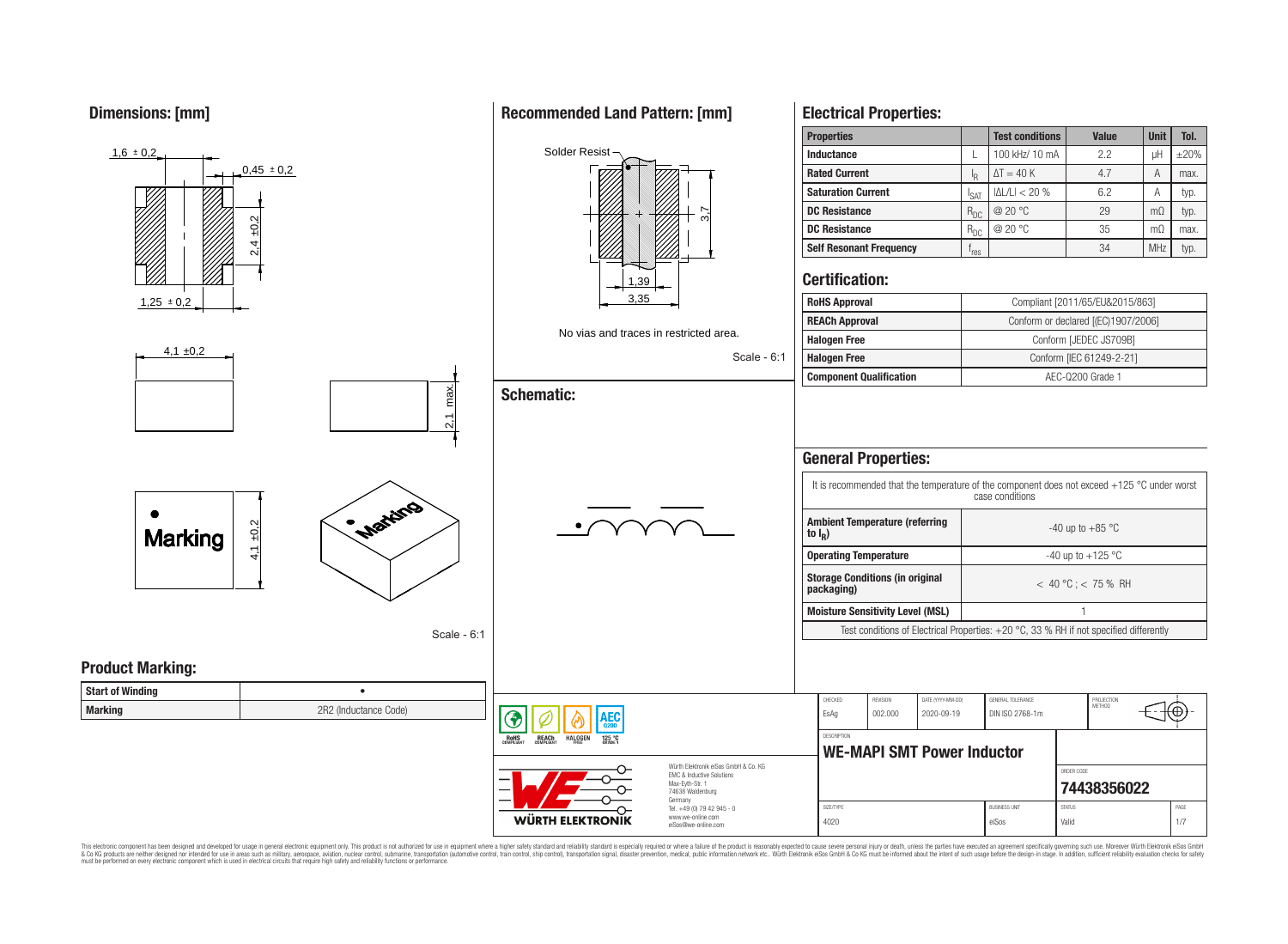

This electronic component has been designed and developed for usage in general electronic equipment only. This product is not authorized for subserved requipment where a higher selection equipment where a higher selection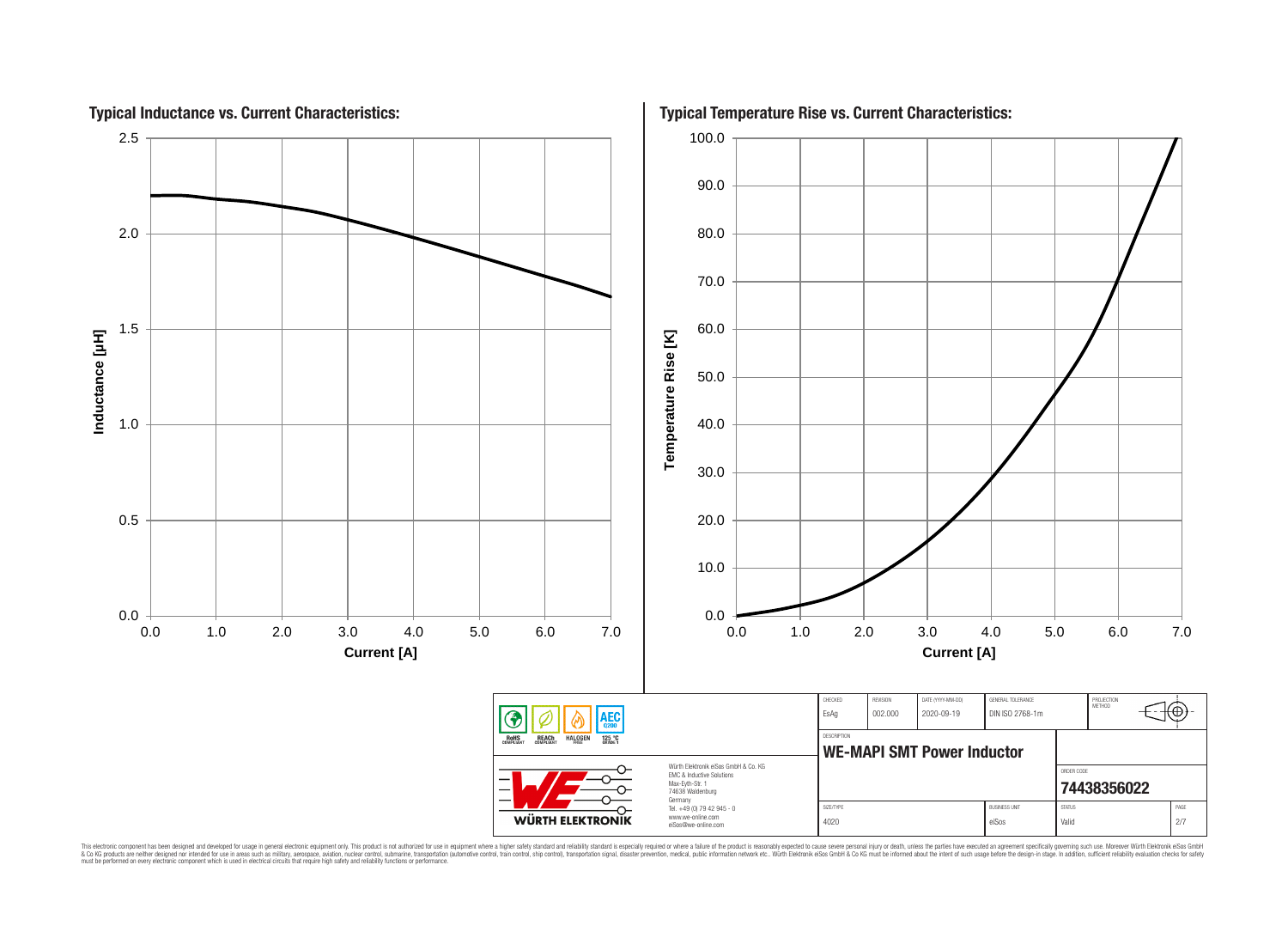# **Typical Impedance Characteristics:**



This electronic component has been designed and developed for usage in general electronic equipment only. This product is not authorized for use in equipment where a higher safely standard and reliability standard si espec & Ook product a label and the membed of the seasuch as marked and as which such a membed and the such assume that income in the seasuch and the simulation and the such assume that include to the such a membed and the such

76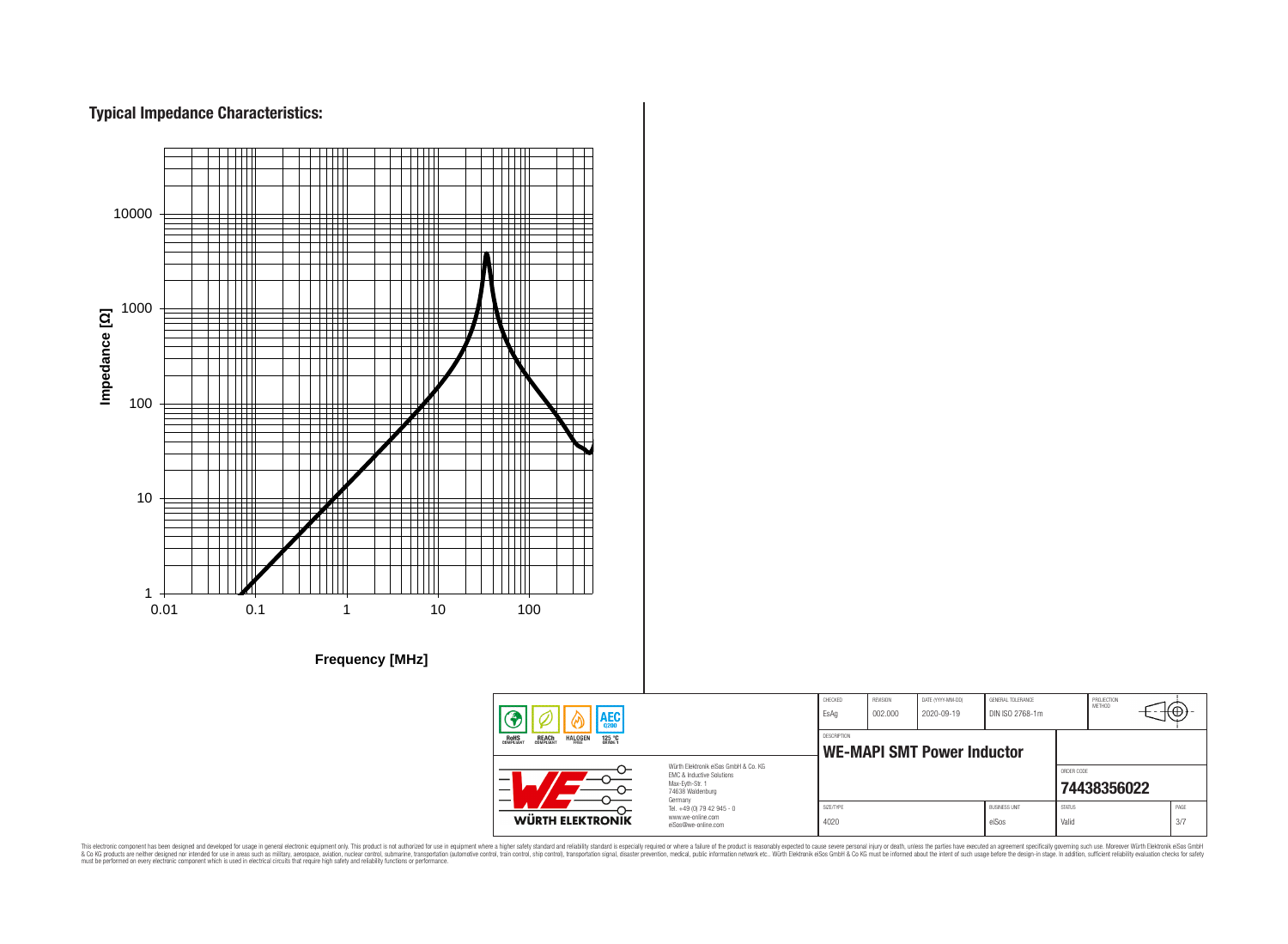## **Packaging Specification - Tape and Reel: [mm]**

## **Packaging Specification - Reel: [mm]**



This electronic component has been designed and developed for usage in general electronic equipment only. This product is not authorized for subserved requipment where a higher selection equipment where a higher selection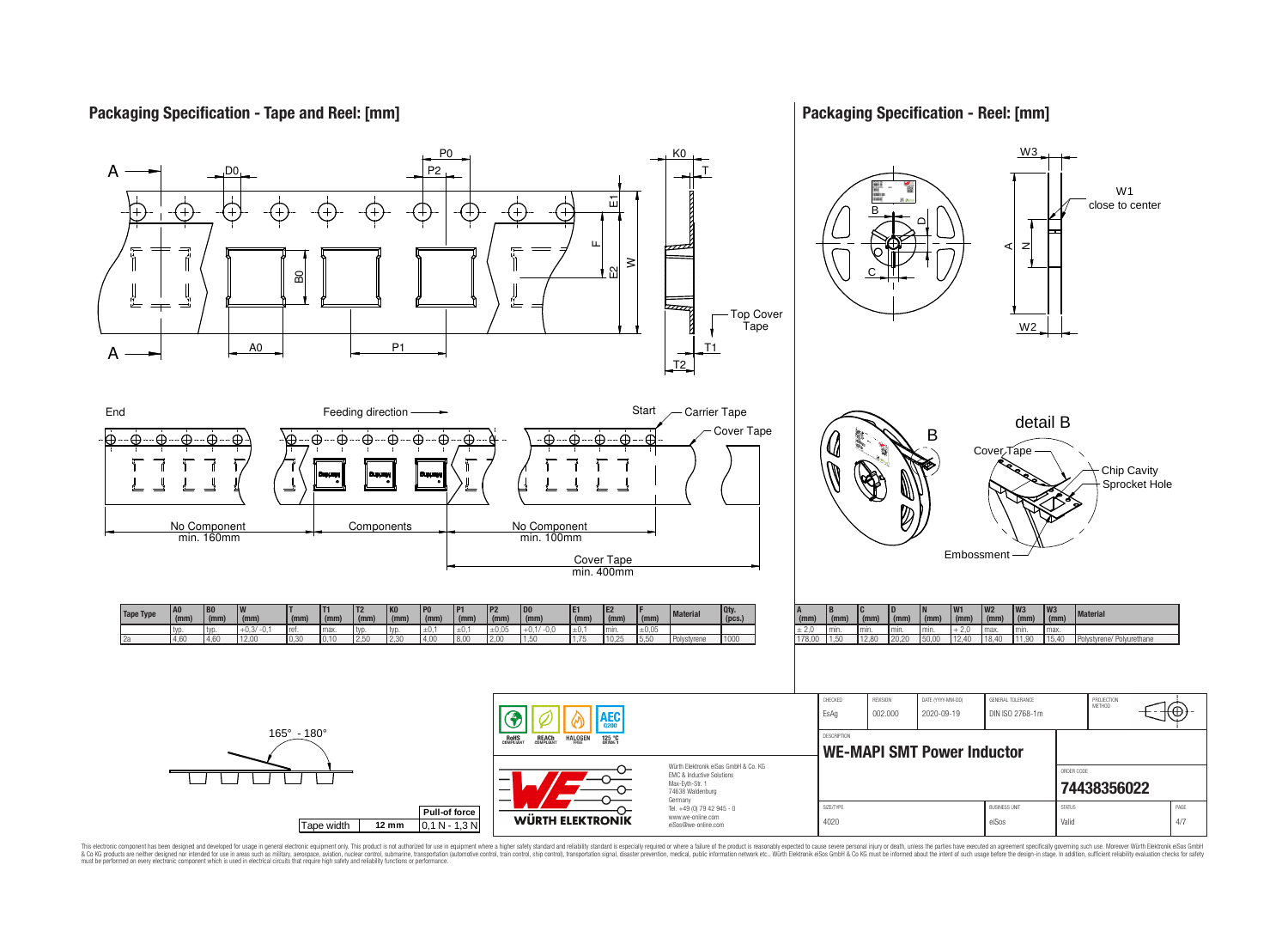# **Classification Reflow Profile for SMT components:**



# **Classification Reflow Soldering Profile:**

| <b>Profile Feature</b>                             |                    | <b>Value</b>                     |
|----------------------------------------------------|--------------------|----------------------------------|
| <b>Preheat Temperature Min</b>                     | <sup>I</sup> s min | 150 °C                           |
| <b>Preheat Temperature Max</b>                     | <sup>I</sup> s max | 200 °C                           |
| Preheat Time $t_s$ from $T_{s min}$ to $T_{s max}$ | $t_{\rm s}$        | $60 - 120$ seconds               |
| Ramp-up Rate $(T_1$ to $T_p$ )                     |                    | 3 °C/ second max.                |
| <b>Liquidous Temperature</b>                       | Ь.                 | 217 °C                           |
| Time $t_i$ maintained above $T_i$                  | կ                  | $60 - 150$ seconds               |
| Peak package body temperature                      | l n                | $T_p \leq T_c$ , see Table below |
| Time within 5°C of actual peak<br>temperature      | $t_{p}$            | $20 - 30$ seconds                |
| Ramp-down Rate $(T_p$ to $T_1$ )                   |                    | $6^{\circ}$ C/ second max.       |
| Time 25°C to peak temperature                      |                    | 8 minutes max.                   |

refer to IPC/ JEDEC J-STD-020E

Make sure that you use the correct thickness of solder paste to avoid an insufficient soldering result. We recommend 100µm solder paste as a reference.

# **Package Classification Reflow Temperature (T<sup>c</sup> ):**

| <b>Properties</b>                                                    | Volume mm <sup>3</sup><br>$350$ | Volume mm <sup>3</sup><br>350-2000 | Volume mm <sup>3</sup><br>>2000 |
|----------------------------------------------------------------------|---------------------------------|------------------------------------|---------------------------------|
| <b>PB-Free Assembly   Package Thickness  </b><br>$< 1.6$ mm          | 260 °C                          | 260 °C                             | 260 °C                          |
| <b>PB-Free Assembly   Package Thickness  </b><br>$1.6$ mm $- 2.5$ mm | 260 °C                          | 250 °C                             | 245 °C                          |
| <b>PB-Free Assembly   Package Thickness  </b><br>$\geq$ 2.5 mm       | 250 °C                          | 245 °C                             | 245 °C                          |

refer to IPC/ JEDEC J-STD-020E

| AEC                                                                                          |                                                                                                                     | CHECKED<br>EsAq                                  | <b>REVISION</b><br>002.000 | DATE (YYYY-MM-DD)<br>2020-09-19 | GENERAL TOLERANCE<br>DIN ISO 2768-1m |                        | PROJECTION<br>METHOD |             |
|----------------------------------------------------------------------------------------------|---------------------------------------------------------------------------------------------------------------------|--------------------------------------------------|----------------------------|---------------------------------|--------------------------------------|------------------------|----------------------|-------------|
| <b>REACH</b><br>COMPLIANT<br><b>HALOGEN</b><br><b>ROHS</b><br>COMPLIANT<br>125 °C<br>Grade 1 |                                                                                                                     | DESCRIPTION<br><b>WE-MAPI SMT Power Inductor</b> |                            |                                 |                                      |                        |                      |             |
|                                                                                              | Würth Flektronik eiSos GmbH & Co. KG<br>FMC & Inductive Solutions<br>Max-Eyth-Str. 1<br>74638 Waldenburg<br>Germany |                                                  |                            |                                 |                                      | ORDER CODE             | 74438356022          |             |
| WÜRTH ELEKTRONIK                                                                             | Tel. +49 (0) 79 42 945 - 0<br>www.we-online.com<br>eiSos@we-online.com                                              | SIZE/TYPE<br>4020                                |                            |                                 | <b>BUSINESS UNIT</b><br>eiSos        | <b>STATUS</b><br>Valid |                      | PAGE<br>5/7 |

This electronic component has been designed and developed for usage in general electronic equipment only. This product is not authorized for subserved requipment where a higher selection equipment where a higher selection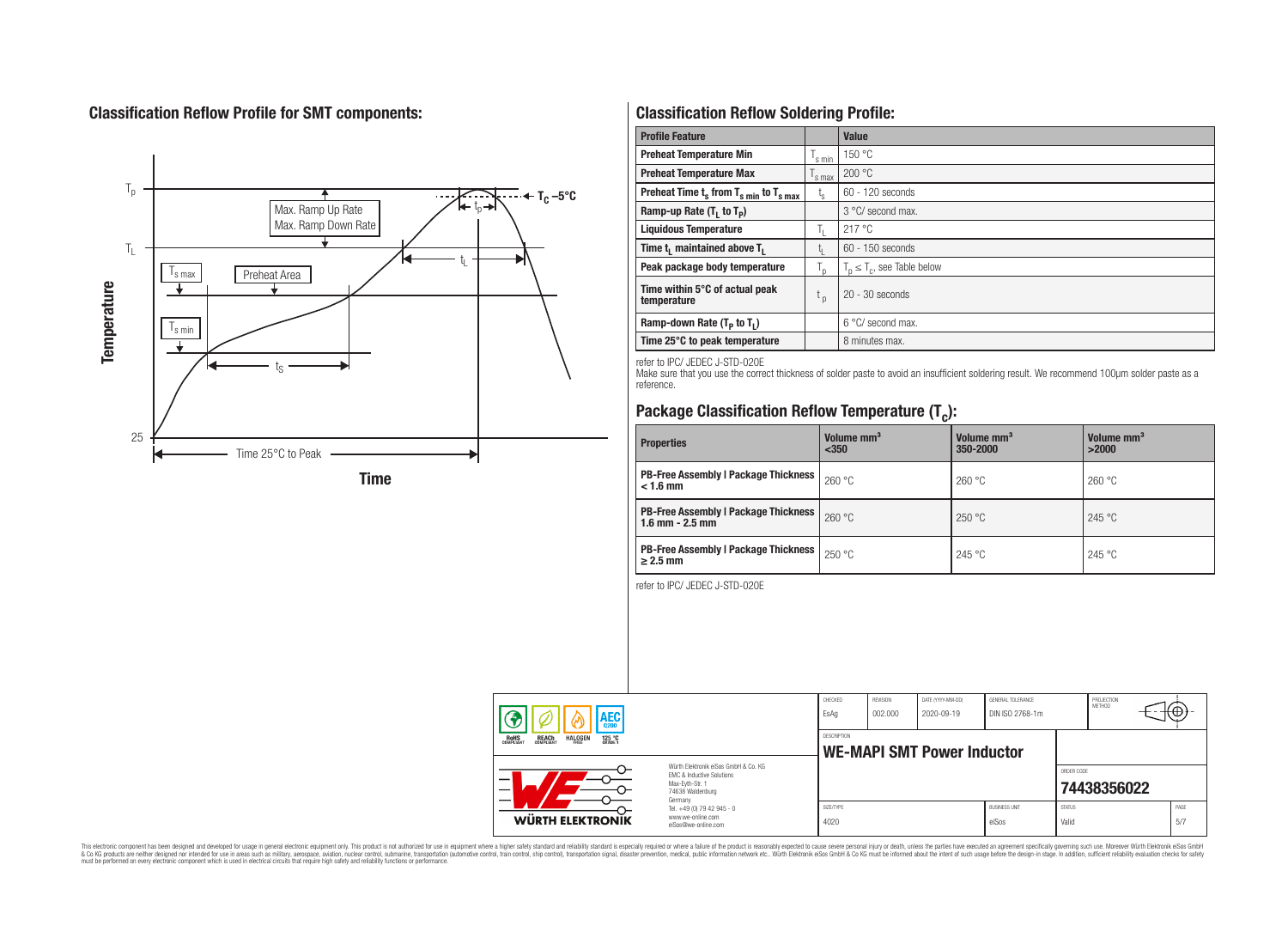# **Cautions and Warnings:**

## **The following conditions apply to all goods within the product series of WE-MAPI of Würth Elektronik eiSos GmbH & Co. KG:**

#### **General:**

- This electronic component was designed and manufactured for use in general electronic equipment.
- Würth Elektronik must be asked for written approval (following the PPAP procedure) before incorporating the components into any equipment in fields such as military, aerospace, aviation, nuclear control, submarine, transportation (automotive control, train control, ship control), transportation signal, disaster prevention, medical, public information network, etc. where higher safety and reliability are especially required and/or if there is the possibility of direct damage or human injury.
- Electronic components that will be used in safety-critical or high-reliability applications, should be pre-evaluated by the customer.
- The component is designed and manufactured to be used within the datasheet specified values. If the usage and operation conditions specified in the datasheet are not met, the wire insulation may be damaged or dissolved.
- Do not drop or impact the components, the component may be damaged.
- Würth Elektronik products are qualified according to international standards, which are listed in each product reliability report. Würth Elektronik does not guarantee any customer qualified product characteristics beyond Würth Elektroniks' specifications, for its validity and sustainability over time.
- The customer is responsible for the functionality of their own products. All technical specifications for standard products also apply to customer specific products.

#### **Product specific:**

#### **Soldering:**

- The solder profile must comply with the technical product specifications. All other profiles will void the warranty.
- All other soldering methods are at the customers' own risk.
- To improve the solderability of bottom termination components please refer to appnote ANP036 on our homepage.
- Make sure that you use the correct thickness of solder paste to avoid an insufficient soldering result. We recommend 100µm solder paste as a reference.

#### **Cleaning and Washing:**

• Washing agents used during the production to clean the customer application may damage or change the characteristics of the wire insulation, marking or plating. Washing agents may have a negative effect on the long-term functionality of the product.

#### **Potting:**

• If the product is potted in the costumer application, the potting material may shrink or expand during and after hardening. Shrinking could lead to an incomplete seal, allowing contaminants into the core. Expansion could damage the components. We recommend a manual inspection after potting to avoid these effects.

#### **Storage Conditions:**

- A storage of Würth Electronik products for longer than 12 months is not recommended. Within other effects, the terminals may suffer degradation, resulting in bad solderability. Therefore, all products shall be used within the period of 12 months based on the day of shipment.
- Do not expose the components to direct sunlight.
- The storage conditions in the original packaging are defined according to DIN EN 61760-2.
- The storage conditions stated in the original packaging apply to the storage time and not to the transportation time of the components.

#### **Handling:**

- Violation of the technical product specifications such as exceeding the nominal rated current will void the warranty.
- Applying currents with audio-frequency signals may result in audible noise due to the magnetostrictive material properties.
- The temperature rise of the component must be taken into consideration. The operating temperature is comprised of ambient temperature and temperature rise of the component.The operating temperature of the component shall not exceed the maximum temperature specified.

These cautions and warnings comply with the state of the scientific and technical knowledge and are believed to be accurate and reliable. However, no responsibility is assumed for inaccuracies or incompleteness.

| AEC                                                                                          |                                                                                                                                                                                               | CHECKED<br>EsAq                                         | <b>REVISION</b><br>002.000 | DATE (YYYY-MM-DD)<br>2020-09-19 | GENERAL TOLERANCE<br>DIN ISO 2768-1m |                        | PROJECTION<br>METHOD |             |
|----------------------------------------------------------------------------------------------|-----------------------------------------------------------------------------------------------------------------------------------------------------------------------------------------------|---------------------------------------------------------|----------------------------|---------------------------------|--------------------------------------|------------------------|----------------------|-------------|
| <b>ROHS</b><br>COMPLIANT<br><b>HALOGEN</b><br>125 °C<br>GRADE 1<br><b>REACH</b><br>COMPLIANT |                                                                                                                                                                                               | <b>DESCRIPTION</b><br><b>WE-MAPI SMT Power Inductor</b> |                            |                                 |                                      |                        |                      |             |
|                                                                                              | Würth Flektronik eiSos GmbH & Co. KG<br>FMC & Inductive Solutions<br>Max-Eyth-Str. 1<br>74638 Waldenburg<br>Germany<br>Tel. +49 (0) 79 42 945 - 0<br>www.we-online.com<br>eiSos@we-online.com |                                                         |                            |                                 |                                      | ORDER CODE             | 74438356022          |             |
| WÜRTH ELEKTRONIK                                                                             |                                                                                                                                                                                               | SIZE/TYPE<br>4020                                       |                            |                                 | <b>BUSINESS UNIT</b><br>eiSos        | <b>STATUS</b><br>Valid |                      | PAGE<br>6/7 |

This electronic component has been designed and developed for usage in general electronic equipment only. This product is not authorized for use in equipment where a higher safety standard and reliability standard si espec & Ook product a label and the membed of the seasuch as marked and as which such a membed and the such assume that income in the seasuch and the simulation and the such assume that include to the such a membed and the such